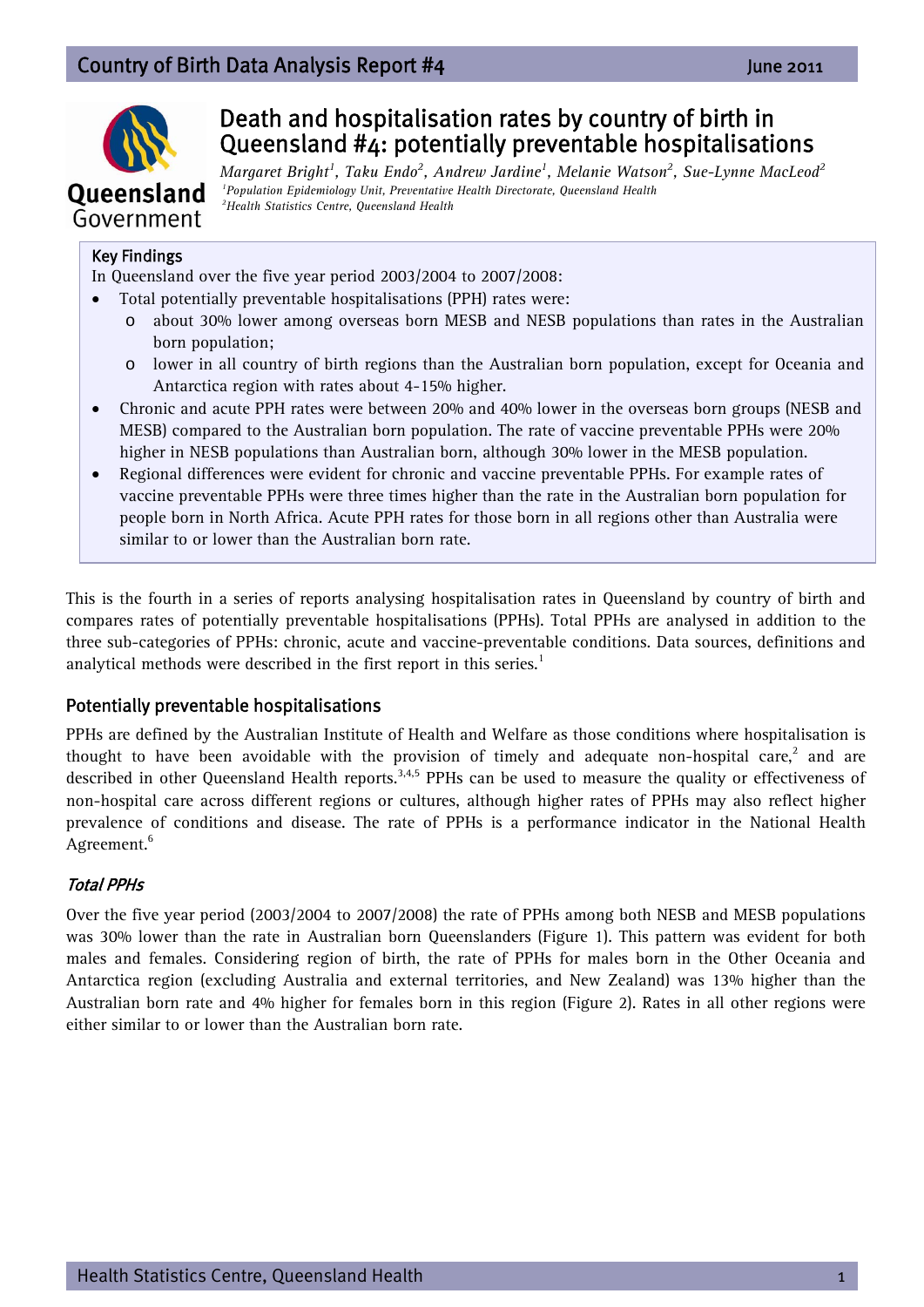## 15/06/2011 Country of Birth Data Analysis Report #4

#### Figure 1. Age-standardised rates of PPHs by broad country of birth category, Queensland, 2003/2004-2007/2008



### Figure 2. Age-standardised rates of total PPHs by region of birth and sex, Queensland, 2003/2004- 2007/2008

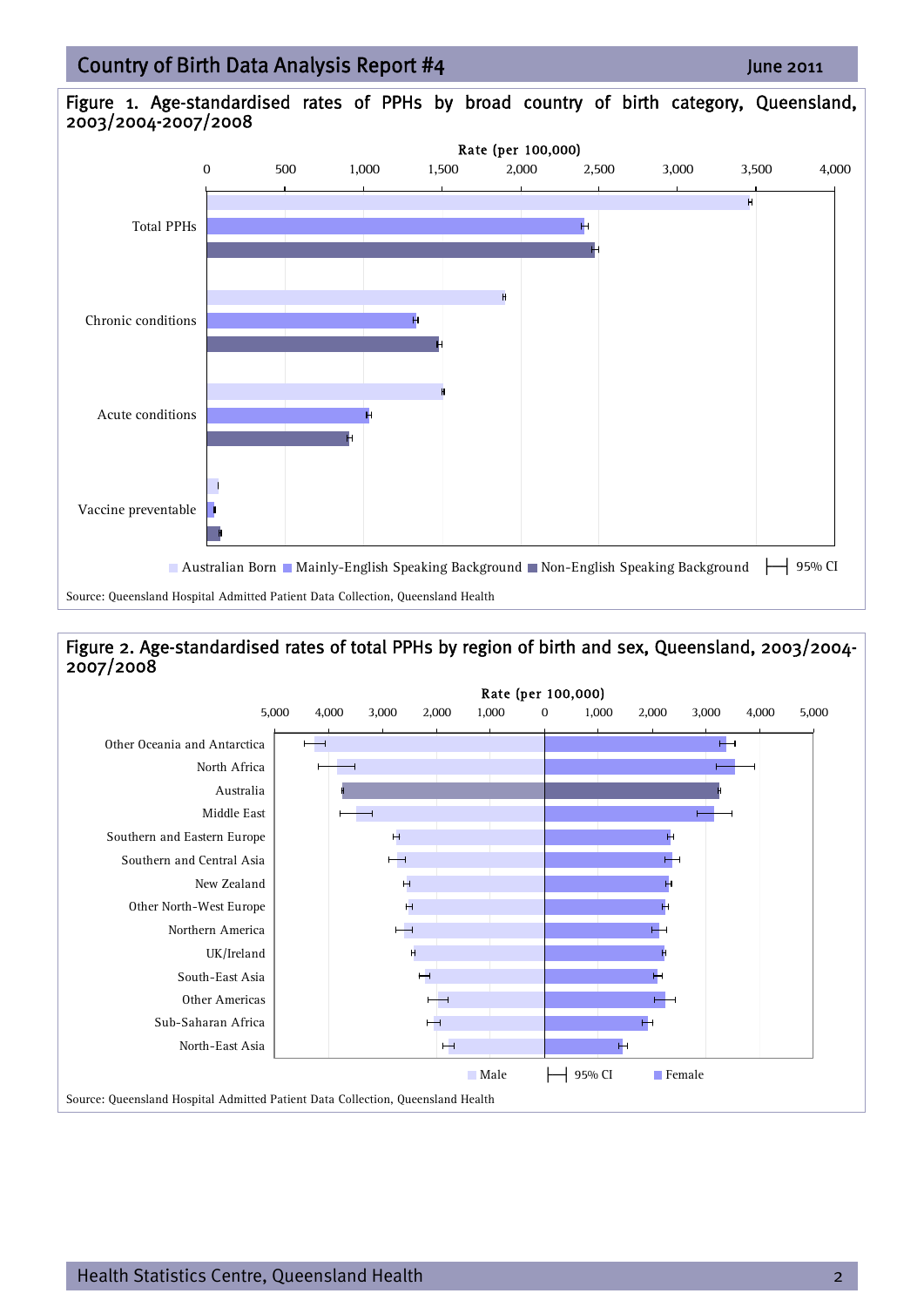## 15/06/2011` Country of Birth Data Analysis Report #**<sup>4</sup>**  June 2011

#### PPHs – Chronic conditions

Over the five year period 2003/2004 to 2007/2008 the rate of PPHs due to chronic conditions among the MESB population was about 30% lower than the rate in the Australian born population, and the NESB rate was 20% lower than the Australian born rate (Figure 1). This pattern was evident for both males and females. Based on region of birth, people born in Other Oceania and Antarctica had higher rates of chronic PPHs than the Australian born population (about 30% higher) as did those born in the Middle East (about 20% higher). North Africa had similar a rate of chronic PPHs and all other regions were lower compared to the Australian born population (Figure 3a).

#### PPHs – Acute conditions

Over the five year period 2003/2004 to 2007/2008 the rate of PPHs due to acute conditions among the MESB population was about 30% lower than the rate in the Australian born population, and the NESB rate was 40% lower than the Australian born rate (Figure 1). This pattern was evident for both males and females. The rate of acute PPHs was similar to the Australian born rate for those born in North Africa and lower than the Australian born rate for all other country of birth regions (Figure 3b).

#### PPHs – Vaccine-preventable conditions

Over the five year period 2003/2004 to 2007/2008 the rate of PPHs due to vaccine preventable conditions among the MESB population was about 30% lower than the rate in the Australian born population, however the rate in the NESB population was 20% higher than the Australian born rate (Figure 1). Although this pattern was evident for both males and females for vaccine preventable PPHs among MESB populations, for the NESB population male and female rates differed – the male NESB vaccine preventable PPH rate was 25% higher than the Australian male rate while the female NESB rate was 11% higher than the Australian female rate. Based on region of birth, people born in North Africa, Other Oceania and Antarctica, South-East Asia and North-East Asia all had higher rates of vaccine preventable PPHs than the Australian born population (Figure 3c). Rates among the North African born population were triple the Australian born rates, while for the other three regions they were about nearly double the Australian born rate.

#### Figure 3. Age-standardised rates of PPHs by region of birth and preventability, Queensland, 2003/2004-2007/2008

#### 3a. Chronic conditions

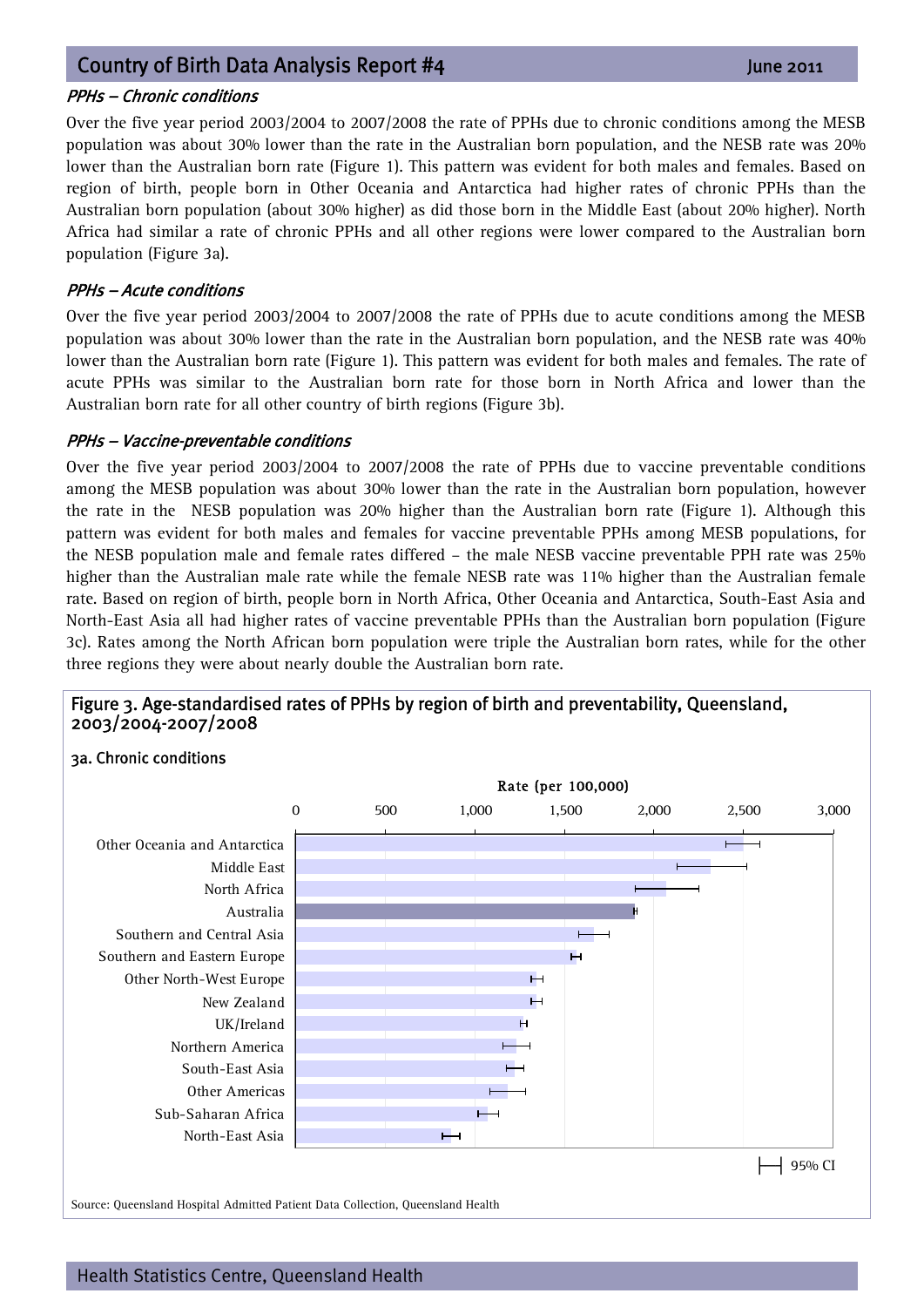## 15/06/2011 Country of Birth Data Analysis Report #4

## Ī 3b. Acute conditions Rate (per 100,000) 0 200 400 600 800 1,000 1,200 1,400 1,600 1,800 Australia j. North Africa Other Oceania and Antarctica Northern America New Zealand UK/Ireland Other North-West Europe Middle East Southern and Eastern Europe Other Americas Sub-Saharan Africa Southern and Central Asia South-East Asia North-East Asia  $\overline{\phantom{0}}$ ├─┤ 95% CI 3c. Vaccine preventable conditions Rate (per 100,000)